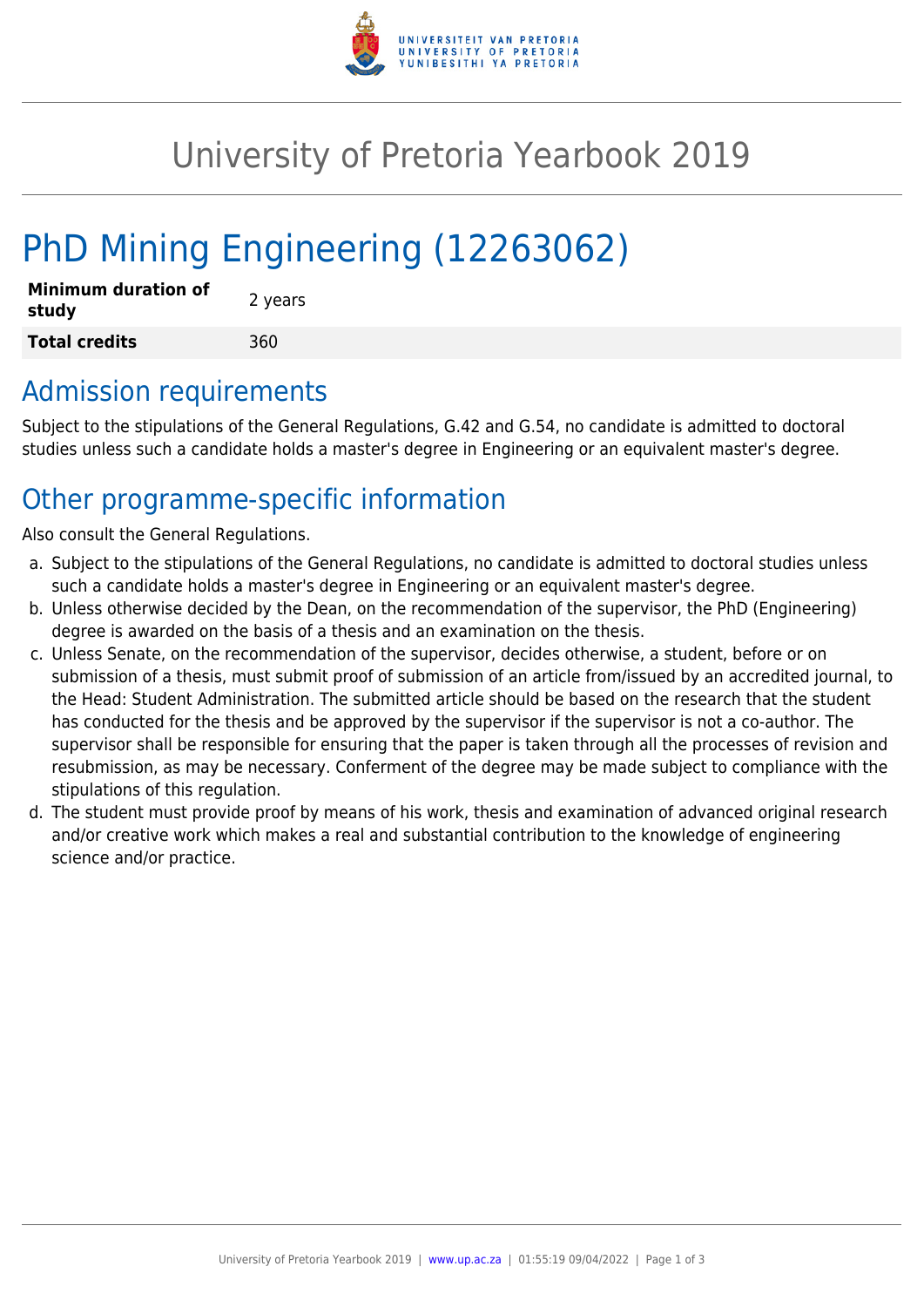

## Curriculum: Year 1

**Minimum credits: 360**

#### **Core modules**

[Thesis: Mining engineering 990](https://www.up.ac.za/faculty-of-education/yearbooks/2019/modules/view/MYI 990) (MYI 990) - Credits: 360.00